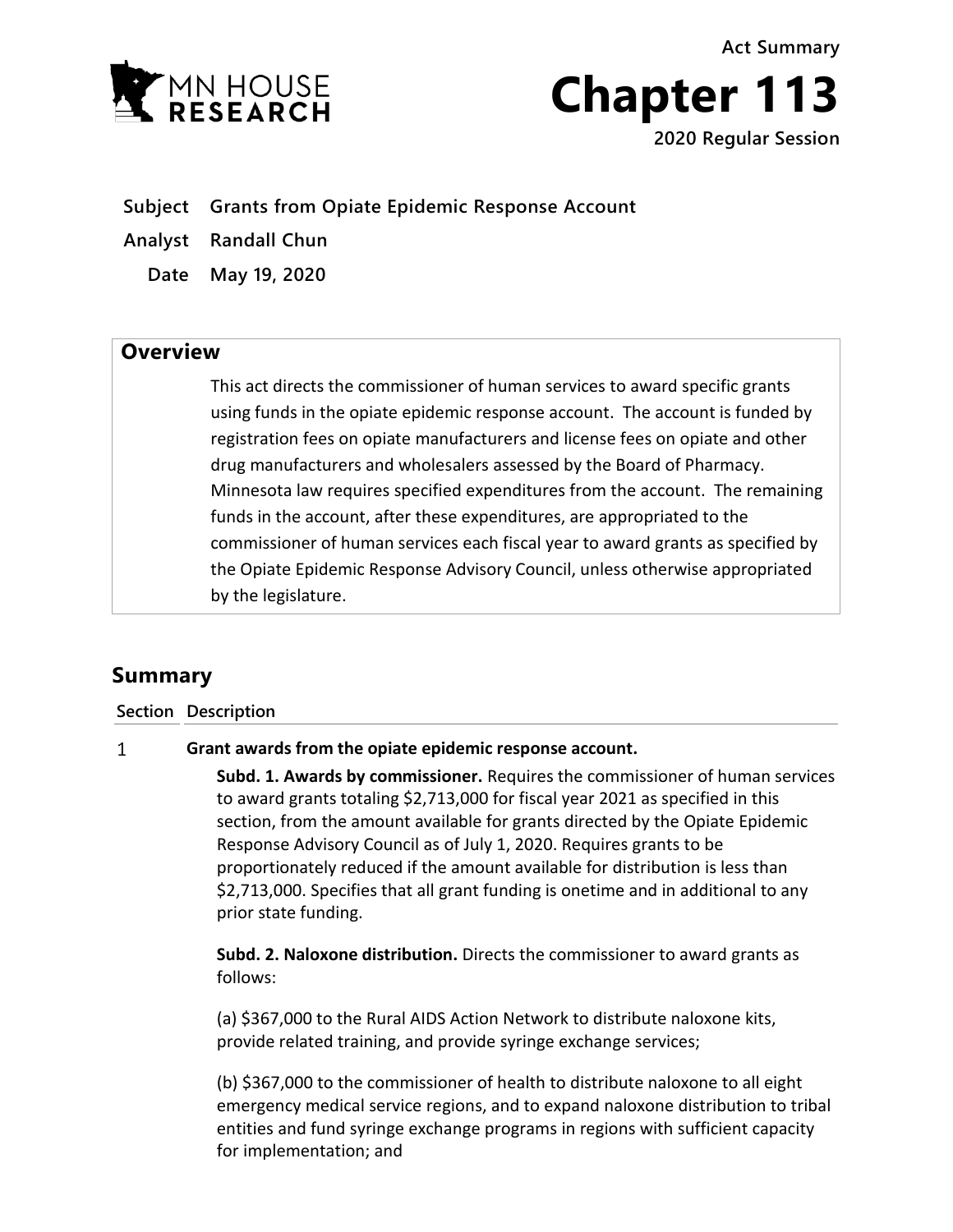### **Section Description**

(c) \$367,000 to the Steve Rummler HOPE Network to distribute naloxone kits and provide related training, and at the discretion of the grantee to expand naloxone distribution through strategic partnerships and make naloxone pick-up points and community overdose prevention trainers available.

**Subd. 3. Extension for community health outcomes (ECHO).** Directs the commissioner to award grants as follows:

(a) \$112,000 to Hennepin Healthcare to continue work with the multidisciplinary Native American ECHO hub to support providers with tele-training and mentoring, and to address prevention and treatment of opioid use disorders, pain management, and mental health conditions among American Indians;

(b) \$100,000 to CHI St. Gabriel's Health Family Medical Center ECHO hub to support providers with tele-training and mentoring; and

(c) \$200,000 to Wayside Recovery Center to expand an existing women's behavioral health ECHO hub to provide opioid-related services to American Indian pregnant women, postpartum and parenting mothers, and senior citizens.

**Subd. 4. Expansion and enhancement of care.** Directs the commissioner to award grants as follows:

(a) \$50,000 to the Mille Lacs Band of Ojibwe to provide recovery services;

(b) \$50,000 to the American Indian Family Center to support the Parent Child Assistance Program;

(c) \$50,000 to the Community Health Worker Alliance to provide community health worker mother's recovery training for peer recovery support specialists; and

(d) \$50,000 to the Northwest Indian Community Development Center to provide community health worker mother's recovery training for peer recovery support specialists.

**Subd. 5. Medication-assisted treatment.** Directs the commissioner to award grants as follows:

(a) and (b): \$130,000 to the Native American Community Clinic and \$150,000 to St. Louis County, to expand the availability of office-based medication-assisted treatment programs;

(c), (e), and (g): \$144,000 to each of the following to increase patient identification, referrals, and access to medication-assisted treatment for African